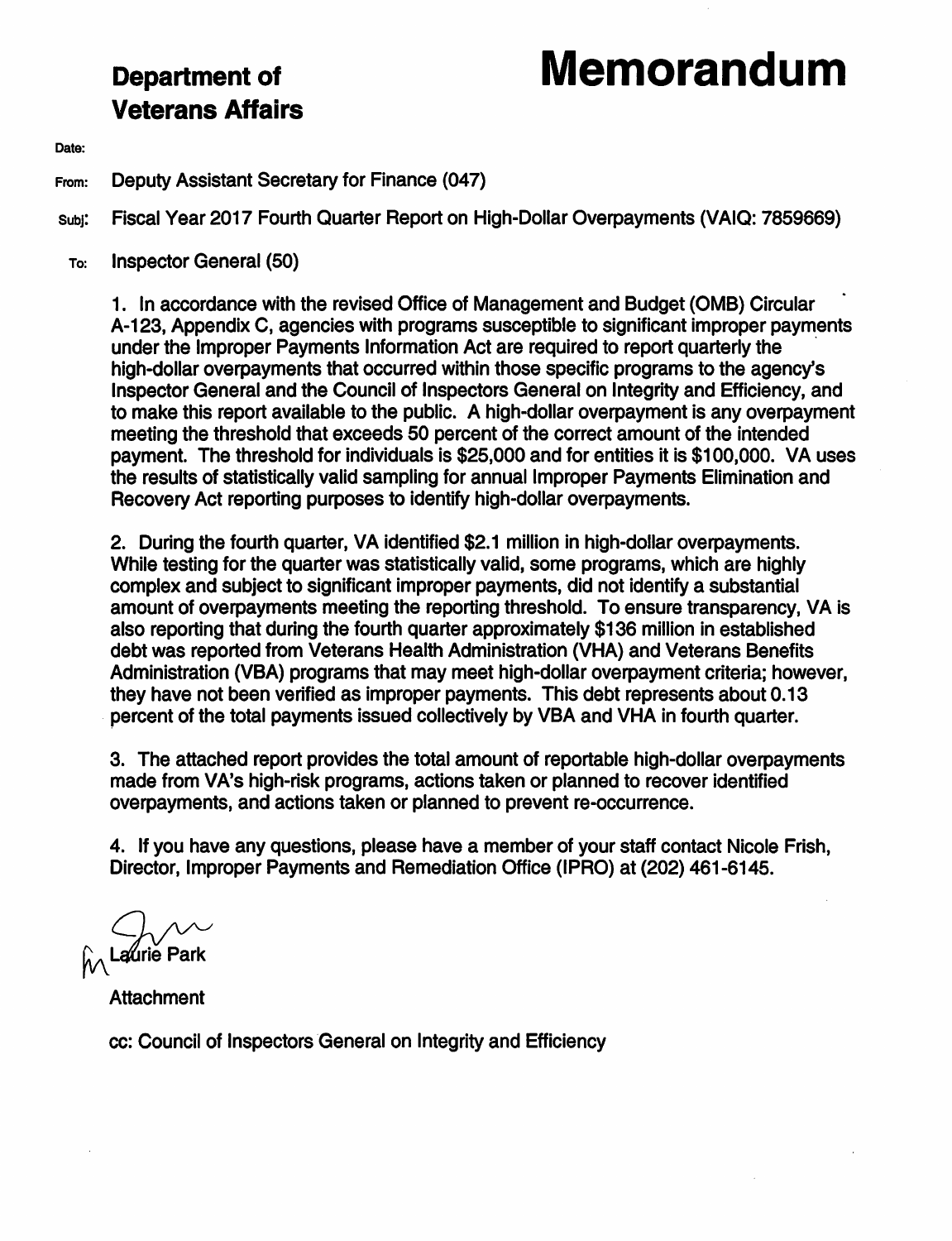### **Executive Order 13520** - **Reducing Improper Payments Department of Veterans Affairs Fiscal Year (FY) 2017 Fourth Quarter High-Dollar Overpayments (HDOPs) Report**

#### **Total High-Dollar Overpayments Identified** in **Quarter: \$2,082,201 1**

To ensure transparency, the Department of Veterans Affairs (VA) is also reporting that during the fourth quarter \$136 million in established debt was reported from Veterans Health Administration (VHA) and Veterans Benefits Administration (VBA) programs that may meet high-dollar overpayment criteria; however, they have not been verified as improper payments. For these programs, the established debt is approximately 0.13 percent of the total payments issued collectively by VBA and VHA in the fourth quarter. As reported in VA's Office of Inspector General's "Audit of VA's Implementation of Executive Order 13520 "Reducing Improper Payments", dated August 12, 2011, VA must consider debts established below the threshold because these debts may stem from payments that are over 50 percent of the intended payment amount. However, these debts cannot be reported as high-dollar overpayments for this reporting period because, as stated above, they have not been verified as improper payments.

#### **Actions/Plans to Recover Overpayments:**

VA will provide a Notice of Indebtedness to debtors informing them of VA's intent to recover the debt, remedies, and the consequences of failure to cooperate with collection efforts. VA will aggressively pursue the collection of delinquent debts through all means necessary, including but not limited to internal offset from current or future benefit payments, installment agreements, or the use of the Treasury Offset Program.

#### **Overall Actions/Plans to Prevent Re-occurrence of Improper Payments:**

VA is working to prevent re-occurrence of improper payments in its high-risk programs by implementing corrective action plans (CAPs). Key overall actions to prevent future overpayments, as well as milestones from the published CAPs are provided below:

#### **Veterans Health Administration:**

o Issue memorandum to the IPERA VISN Points of Contact (POCs) listing their responsibilities to respond to IPERA requirements. For example, the memo will notify VISN POCs of their responsibility to promptly distribute samples to

 $<sup>1</sup>$  All high dollar overpayments are attributed to VHA. HDOP were found in the following VHA programs</sup> VA Community Care (VACC), Communications, Utilities, and Other Rent, and Grants-State Home Per Diem Grants.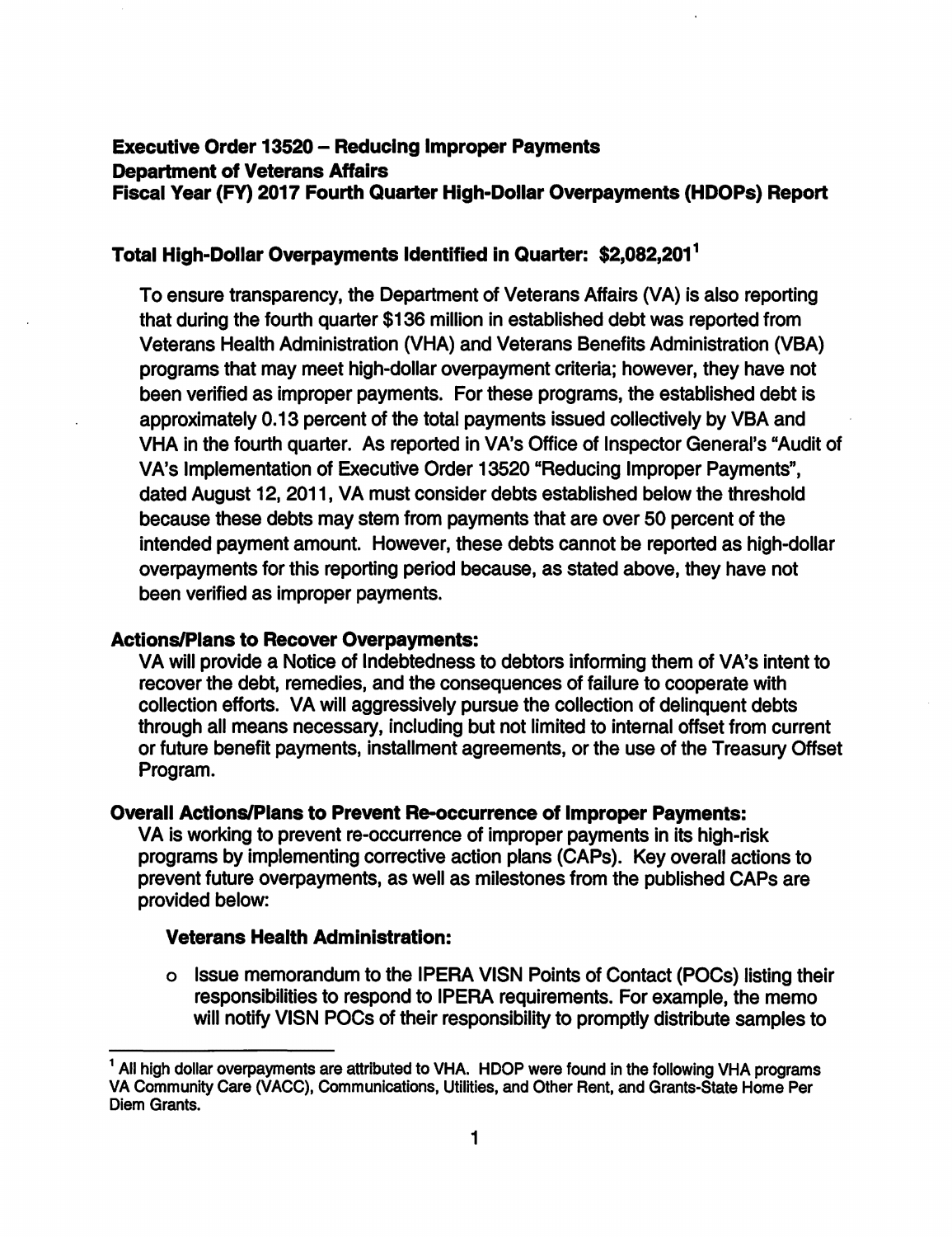stations upon receiving; upload supporting documentation to the VHA SharePoint in accordance with requested due date and in a proper filename format; review supporting documentation for completeness, using the document checklist as a reference; respond to follow-up requests from VHA in a timely manner; and provide complete and thoughtful responses to concurrence requests in a timely manner. Estimated Completion Date: Completed.

- o Transition Choice claims to Financial Services Center's (FSC's) Plexis Claims Manager (PCM), which is an adjudication system that will apply pricing and industry standard claim edit checks. Estimated Completion Date: Completed.
- o Ensure contractor compliance with the use of Network Providers or Provider Agreements, and/or modify contracts to align with industry standards and reasonable, executable processes. Estimated Completion Date: Completed.
- o Additional efforts to streamline the implant ordering process for surgical implant contracts is being addressed by coordinating efforts to ensure timely access to services and unburden VA providers requesting the National Program Office for Prosthetic and Sensory Aids Service (PSAS) items. VA is working towards delegating 38 USC§ 8123 authority to the Under Secretary for Health and implement ordering official designation for purchasing agents in PSAS. This will allow for clinical staff or designees to verbally request implants from vendors and PSAS staff to pay for those devices locally over \$3,500. Estimated Completion Date: January 2018.
- o Develop and implement a plan to ensure all non-VA physician-administered drugs ( other than orally administered) are paid in accordance with the Code of Federal Regulations, 38 C.F.R. § 17.56. Estimated Completion Date: February 2018.
- o The VA Community Care and Choice program will implement a process to validate that payments made using bulk payment processes are not duplicates of prior payments. Implement a single repository for all Choice claims to check duplicate prepayments and aide internal controls and auditing functions. Estimated Completion Date: March 2018.
- o Finalize duplicate payment mitigation strategies including implementing Program Integrity Tool (PIT) duplicate review prepayment for all expedited and Choice payments. Estimated Completion Date: March 2018.
- o Continuation of the IT project to streamline vendor selection, lower the threshold for claims to be routed to a High Dollar Review Queue, eliminate manual work arounds for reopened claims, and develop other enhancements to improve payment accuracy. Estimated Completion Date: March 2018.
- o Develop and implement guidance and SOP regarding adherence to Fee **Basis** Claims System (FBCS) scrubber edits and proper processes to follow when scrubber edits do not apply to the claim. Estimated Completion Date: April 2018.
- o Office of Clinical Integration (Cl) will review training material and guidance to the field for referral to the Choice program through the contractor portal (10- 0386, eligibility documentation, referral process flows and SOPs, etc.), make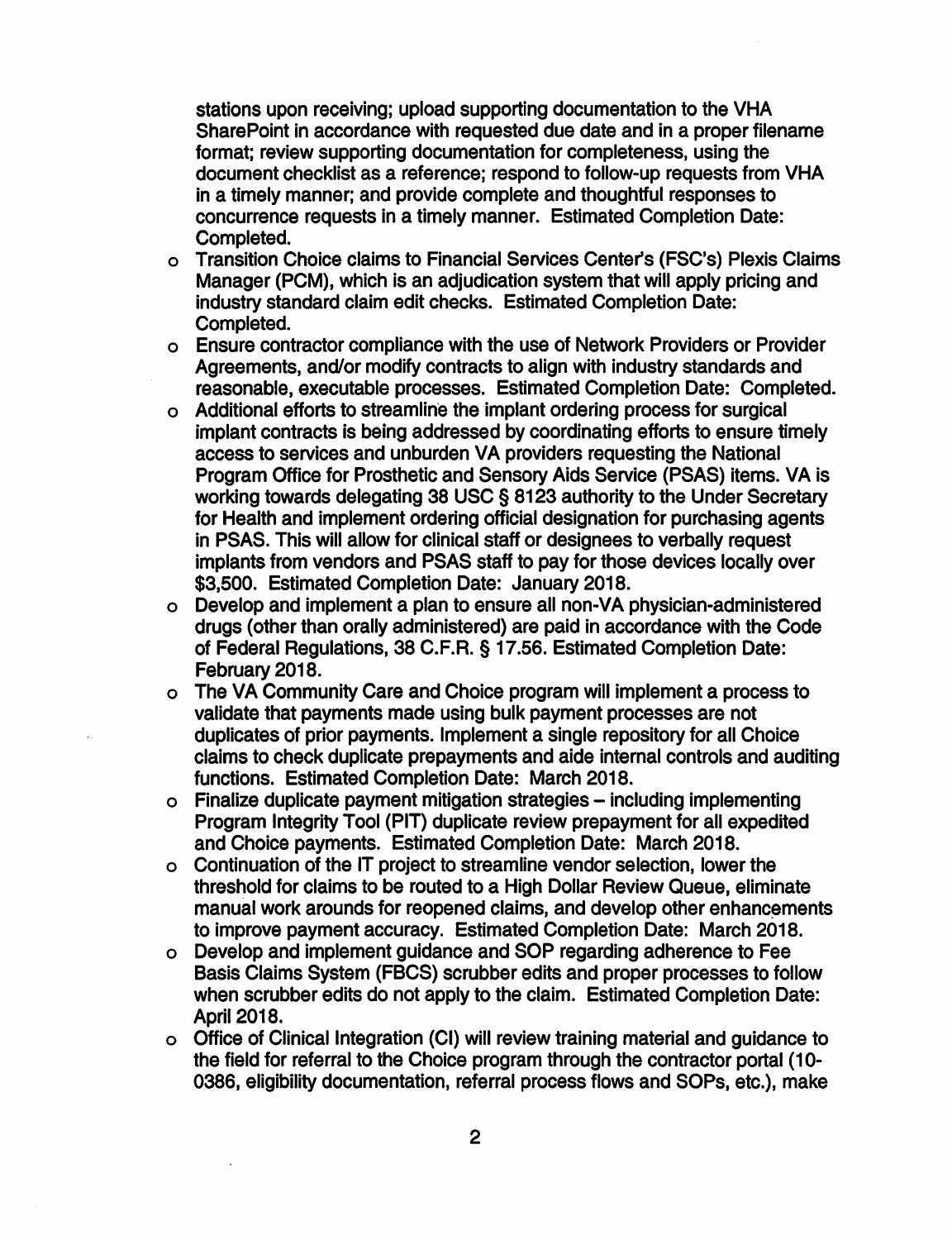updates as needed, and re-inform the field. Estimated Completion Date: April 2018.

- o Implement business rules into the PIT and FBCS to proactively identify improper payments in a prepayment stage. Estimated Completion Date: May **2018.**
- o Cl will review and update (as needed) all pertinent training materials and advise field of the same. Estimated Completion Date: May 2018.
- o Obtain full compliance adopting the following Medicare schedules, when applicable:
	- Durable Medical Equipment, Prosthetics/Orthodontics, and Supplies
	- Hospital Outpatient Critical Access Hospital
	- Skilled Nursing Facility
	- Rural Health Clinic
	- Federally Qualified Health Center
	- Community Mental Health Center

Estimated Completion Date: June 2018.

- o The Beneficiary Travel Self-Service System (BTSSS), Commercial Off-The-Shelf (COTS), Software-as-a-Service solution, will provide a customized and enhanced tool to streamline claims; automate eligibility determinations, payment processing, and detection and prevention of improper payments; and enhance reporting and auditing capabilities. Scheduled testing of BTSSS began at test sites in September 2017. Once test sites have proven successful, implementation will be scheduled throughout VA. Estimated Completion Date: September 2018.
- o Implement a daily prepayment review on all claims paid over \$75,000 to identify major processing issues more timely and facilitate sustainment training for individual staff. Estimated Completion Date: September 2018.
- o Lower the threshold for the over-reimbursement review queue from \$75,000 to \$50,000. Estimated Completion Date: September 2018.
- o In September 2017, a quarterly reporting process was developed that allows for more targeted reviews of Sole Community Hospitals' vendor files to review for critical changes prior to staff reviews, avoiding vendor file selection errors. Estimated Completion Date: September 2018
- o Review existing vendor desk procedures for the Health Care Reimbursement staff. make necessary updates, and conduct refresher training for all voucher examiners, leads, and queue clearers for the critical connection between payment accuracy and proper vendor and facility type selection. Estimated Completion Date: September 2018.
- o Implement a daily post payment review of approximately 20 percent of each employee's workload. Estimated Completion Date: September 2018.
- o Since 2015, data matches with CMS and Tricare are being utilized to detect changes in beneficiary status that could affect CHAMPVA eligibility. Estimated Completion Date: September 2018.
- o For utilities over the simplified acquisition threshold of \$150,000, local fiscal offices will review new and existing VA Forms 1358, Obligation or Change in Obligation, and require facilities to give evidence that FAR Part 41 (Utilities)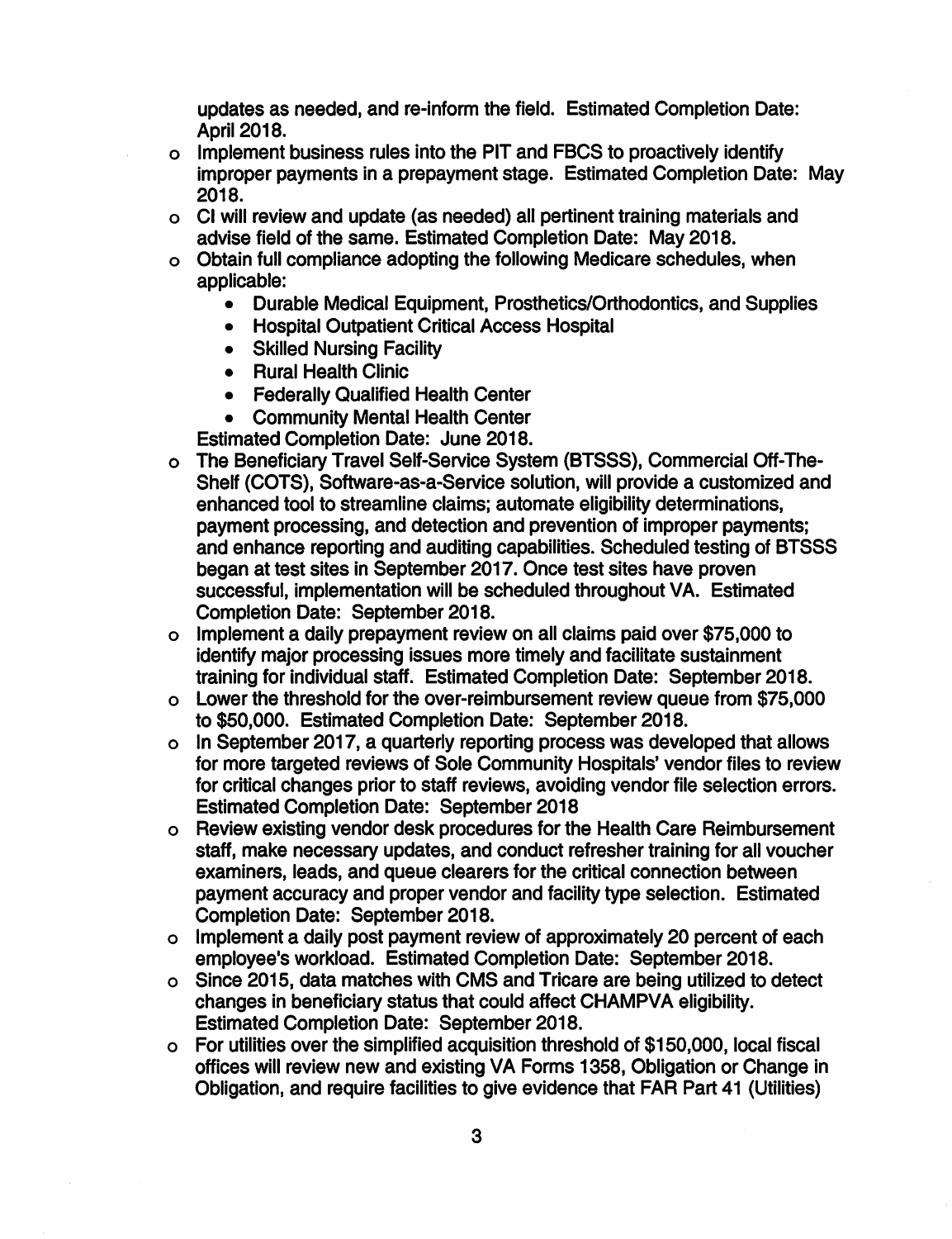has been complied with. Fiscal offices will not establish new 1358s without complying with FAR Part 41. Program offices utilizing noncompliant 1358s will have one month to submit requirements to Network contracting office to establish a contract. Contracting offices will have three months to attempt to award a contract. OM will update VA 1358 policy as needed to ensure the success of this corrective action. Estimated Completion Date: September **2018.** 

- o VHA Procurement and Logistics Office (P&LO) personnel will review contracted payments and proposed acquisition findings as subject matter experts to determine appropriate payment determination. P&LO will also assist with updating test plans and explore best practices and corrective actions to remediate identified errors. Estimated Completion Date: September 2018.
- o VHA had a supplemental measure to increase the number of FAR compliant contracts for Community Nursing Home and Inpatient Hospice care to 85 percent by September 30, 2017. As of July 2017, 78 percent of contracts (Basic Ordering Agreements [BOA]) were signed by Contracting Officers; however, these payments remain improper because order officer delegations were not established as required. VHA has pilots in two VISNs, working on the development and implementation for converting BOAs to Indefinite Delivery, Indefinite Quantity FAR-compliant contracts. Estimated Completion Date: September 2018.
- o Define the process to purchase care consistent with FAR requirements for individual authorizations greater than \$10,000. Decrease the number of noncontract authorization payments issued under 38 U.S.C. § 1703 and increase the amount of non-VA health care services purchased through FAR-based contracts. Estimated Completion Date: September 2018.
- o Define the process to purchase care consistent with VA Acquisition Regulations (VAAA) requirements for individual authorizations less than \$10,000 and increase the percentage of VAAR compliant individual authorizations less than \$10,000 to purchase care in the community with the appropriate delegation of authority. Estimated Completion Date: September **2018.**
- o VHA has provided technical assistance to VAMCs that have converted skilled home care authorizations to the Medicare Prospective Payment System (PPS). VHA has clarified the types of skilled home care authorizations that are appropriate for Medicare PPS. VHA has provided guidance to VAMCs on the use of Choice provider agreements for skilled home care. Estimated Completion Date: September 2018.
- o Define and revise management process for resolving Purchased Long Term Services and Supports audit findings for lack of supporting documentation. Estimated Completion Date: September 2018.
- o PSAS will work with VISN Purchase Card Managers to provide required purchased card supporting documentation to include VA Forms 0242 and reconciliation reports for the 2018 IPERA review. Estimated Completion Date: September 2018.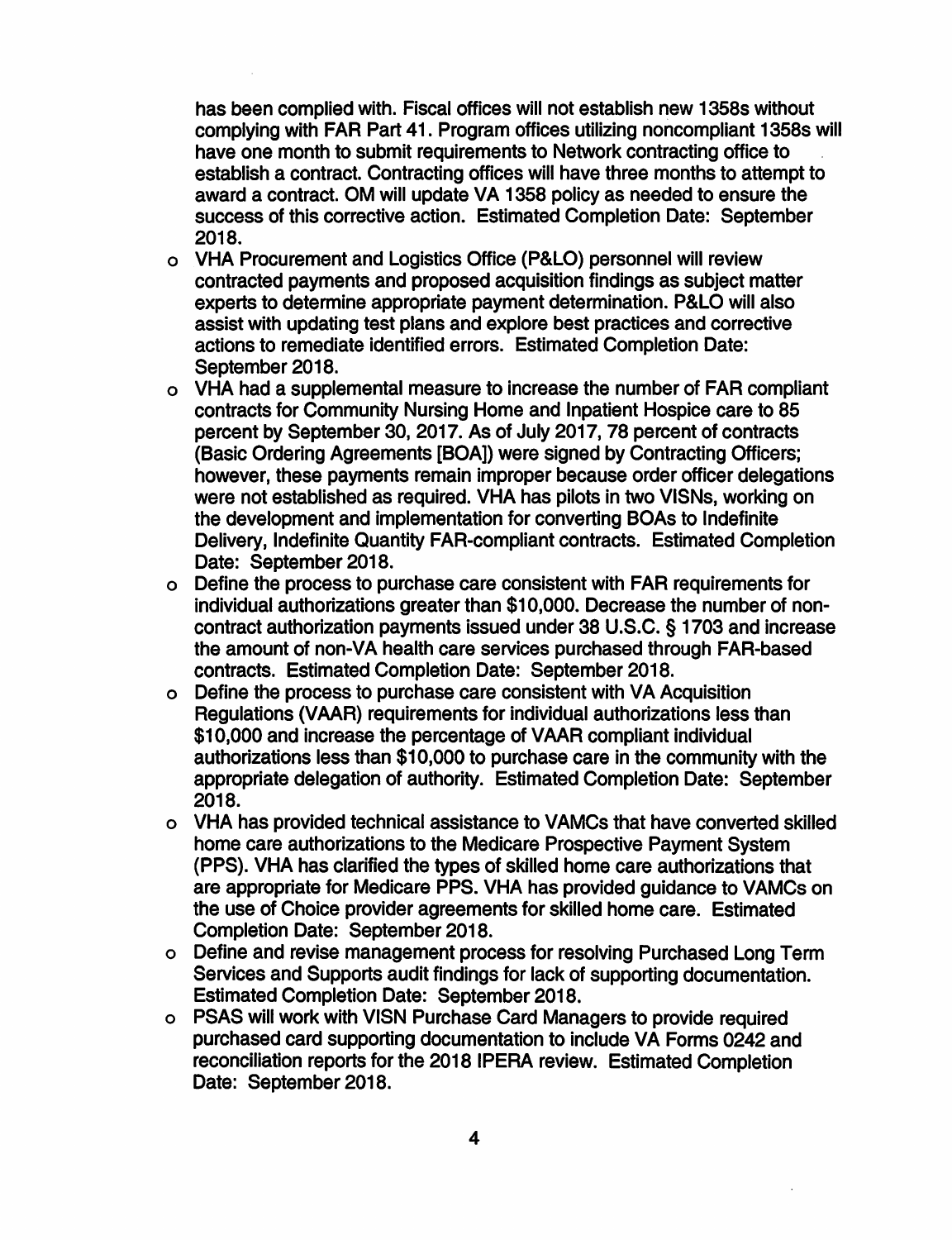- o VHA will work closely with the VA National Acquisition Center (NAC) and the VA Strategic Acquisition Center (SAC) to document internal controls and ways to verify line item pricing on national contracts for IPERA testing. Estimated Completion Date: September 2018.
- o VHA will work closely with the VHA Consolidated Mail Out Pharmacy (CMOP) to obtain USPS/UPS tracking numbers to confirm receipt and the VA NAC to obtain line item pricing to verify amount paid. Estimated Completion Date: September 2018.
- o VHA P&LO will assist in providing the delegation of authority for purchase card payments when not readily available by the field. Estimated Completion Date: September 2018.
- o VHA will work closely with the VA NAC to obtain national contracts when referenced in purchase orders. Estimated Completion Date: September 2018.
- o VHA will work closely with P&LO, the NAC, and the SAC to establish ways to verify line item pricing on VHA and national contracts for IPERA testing. Estimated Completion Date: October 2018.
- o The VHA P&LO will provide training to Contracting Officers on the IPERA contracting testing guidance so that they can avoid mistakes that lead to improper payments. Estimated Completion Date: October 2018.

#### **Veterans Benefits Administration:**

- o Extend upfront income verification using Federal Tax Information (FTI) received from the Internal Revenue Service to include Social Security Administration information for claims due to reopen, dependency, medical adjustments, and requests for increase. Estimated completion date: September 2018.
- o Explore additional opportunities to improve timeliness and accuracy when processing dependency claims. Estimated completion date: This process is ongoing. .
- o Review manual policies and procedures, to determine if clarification and updates are needed in the following areas: increase identification of death of beneficiaries; lack of supporting documentation; Medicaid Nursing Home patients; incarcerated beneficiaries; administrative errors; and dependents entitled to higher compensation. Estimated completion date: This process is ongoing.
- o Pension and Fiduciary (P&F) Service identifies quality errors and provides error details to Pension Management Centers (PMCs). The PMCs are allowed an opportunity to agree with or rebut the cited error(s). The errors are compiled into one report and uploaded to the Systematic Technical Accuracy Review (STAR) database on a quarterly basis for viewing by all stations. This helps to identify and determine training deficiencies and trends. Estimated completion date: This process is ongoing.
- o Education Service will conduct nationwide deployment of refresher training as necessary to Regional Processing Office (RPO) staff, school, and training facility officials to ensure adherence to proper reporting requirements.